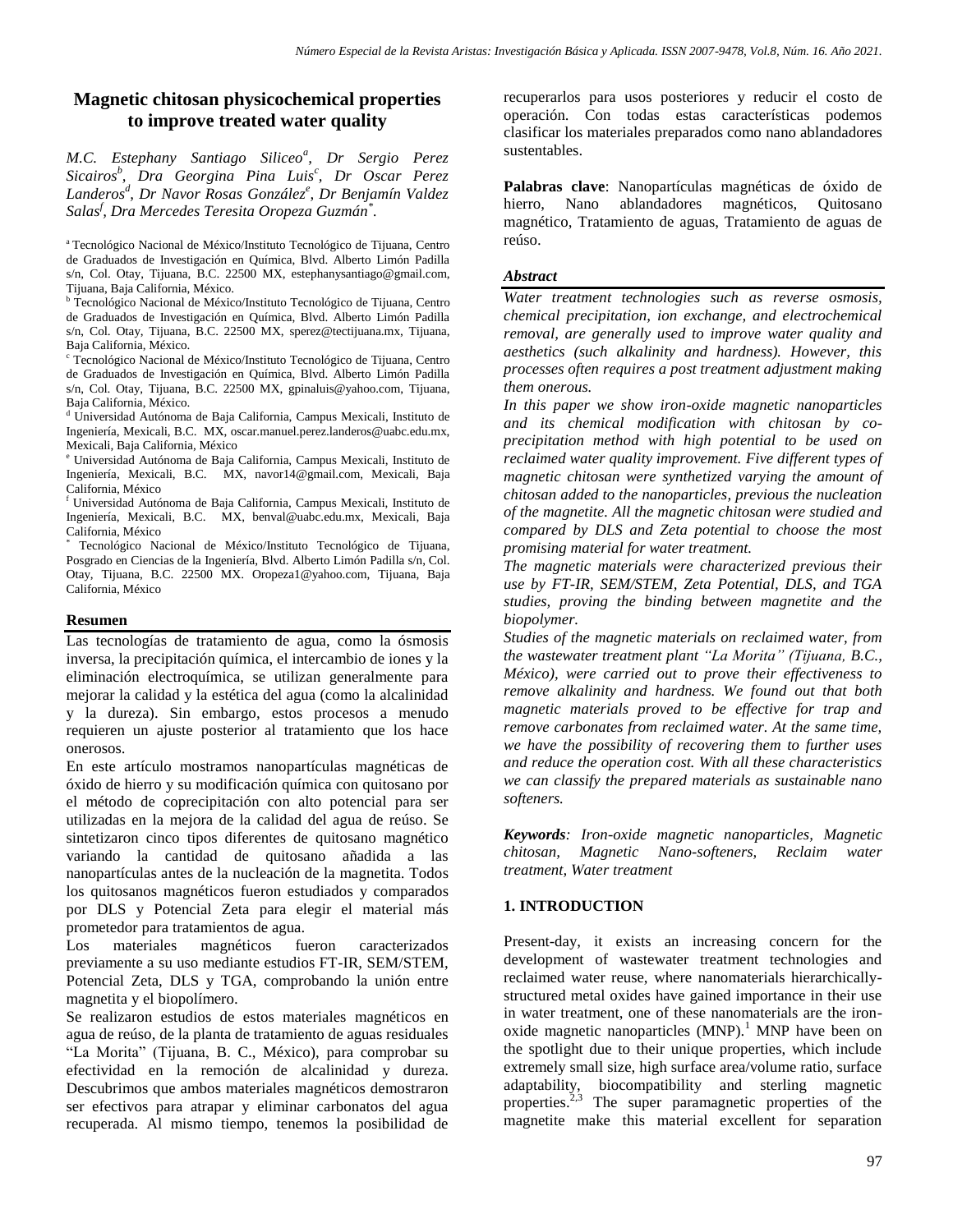processes with exertion of a magnetic field that selectively collect them. This characteristic makes them stand out over other nanomaterials used in water treatment, avoiding an additional separation step to remove such nanomaterials from solution. The application of MNP in water treatment is based on chemical or physical adsorption, therefore, not only organic substances can be removed, but also metal ions.<sup>4</sup>

One inconvenience of this material can be their fast agglomeration, but this can be easily fixed modifying the material using a coating. Various materials have been applied as coatings for MNP including organic nonpolymeric materials, polymeric materials, and inorganic molecules.<sup>5</sup> The coating principle can be based on covalent attachment, van der Waals interaction, and electrostatic interactions. The surface modification can not only alter the surface functional groups of MNP, but also improve the stability of nanoparticles against agglomeration.<sup>4</sup>

Despite the fact that most studies have focused on the development of the coating of MNP with small organic molecules and surfactants, <sup>6-8</sup> recently, functionalized MPN with polymers have being incorporated.<sup>9</sup> This fact highlight the advantages that polymers have coated the surface of MNP and increased repulsive forces in order to balance the forces of magnetic attraction and Van der Waals acting on the MNP. One biopolymer that has attracted great attention for its large potential applications in pharmaceuticals, $10,11$ cosmetics,<sup>12</sup> biomedical/ biotechnological, $13,14$  as well as food,<sup>15</sup> textile industry,<sup>16</sup> and water treatment,<sup>17,18</sup> is chitosan. This particular biopolymer has emerged as a new class of highly material with sophisticated functions due to their versatile biological activity, great biocompatibility, and complete biodegradability in combination with low toxicity.

Previous works prove the effectiveness of the MCH to remove heavy metal ions from water being able to remove  $Pb^{2+}$ , Cu<sup>2+</sup>, and Cd<sup>2+</sup>, because the inactive chitosan on the surface of the magnetic nanoparticles is coordinated with them.1,4 In this work magnetic chitosan (MCH) nanocomposites have been synthesized and used to treat reclaim water to remove metal ions such as  $Ca^{2+}$  and  $Mg^{2+}$ due to its expecting excellent adsorption capacities.

MCH is a promising material for industrial scale wastewater treatment, due to their low cost, strong adsorption capacity, easy separation, and enhanced stability.

### **2. CONTENT**

### **2.1 Materials and methods**

Superparamagnetic iron-oxide nanoparticles (MNP) were synthesized via chemical co-precipitation as previously reported, $^{19}$  the methodology was inspired in the methodology reported by Liu et  $al^{20}$  with some modifications.

The different Magnetic Chitosan (MCH) were also prepared by co-precipitation in one step as we reported<sup>19</sup> but changing the amount of modifier (CH): 100 mg, 200 mg (in powder as purchased, and in 1% acetic acid solution), and 1000 mg (in powder as purchased) to obtain: MCH-100, MCH-200, and, MCH-1000, by adding CH in powder; and MCH-100S and MCH-200S, by adding CH in 1% of acetic acid.

DLS and Zeta Potential and pH measurements were performed in an Anton Paar (Litesizer 500) to analyze the size of all nanoparticles and its dependence with the pH and their physicochemical performance, on a scale from 2 to 12. The pH was adjusted with 0.1  $\mu$  HCl to pH = 2 and 0.1  $\mu$ NaOH to pH 12.

Naked Magnetic nanoparticles (MNP) and the chosen MCH to perform water treatment were first characterized using abroad of techniques: (i) Fourier transform infrared spectroscopy (FT-IR) in powder was performed using a Shimadzu FT-IR (IRSpirit) ATR mode, to compare the functional groups on each material and validate the correct modification of the magnetite. (ii) Thermogravimetric analysis (TGA) using a Perkin Elmer equipment (TGA 4000) to examine the thermal decomposition in an inert atmosphere of argon  $(10 \degree C \text{ min}^{-1})$ . The samples were heated from a temperature of 30 °C to 800 °C. The results were compared to evaluate the modification of the magnetic material. (iii) The surface areas of MNP and MCH were estimated by Brunauer-Emmett-Teller method (BET) in a Quantachrome Instruments, model autosorb iQ operated with the software Quantachrome AsiQwin. (iv) SEM for the MNP and STEM image for MCH were performed using a dual-beam focused ion beam/field emission scanning transmission electron microscope (Tescan Lyra 3GM). SEM and STEM micrographs were recorded with an accelerating voltage of 10 and 20 kV, respectively.

The Reclaim Water (RW) samples for this work were obtained from the wastewater treatment plant "La Morita" located in the city of Tijuana in the state of Baja California, México, this samples were treated with MNP and MCH to analyze the improvement of the water quality in terms of alkalinity and hardness removal. This study was performed at pH 7, 8, and 9. The methodology of this analysis is followed as reported in a previous work.<sup>19</sup>

### **2.2 Results and discussions**

Naked magnetic nanoparticles (MNP) along with five different types of magnetite modified with chitosan (magnetic chitosan) were synthesized. These magnetic chitosan were obtained by adding different dosage (100, 200 and 1000 mg) and state of aggregation (powder or solution) of the biopolymer in the formation of the magnetite. Figure 1a shows the comparison of the hydrodynamic diameter and its dependence with the pH for MNP and the different magnetic chitosan. For MCH-100S it can be seen that the nanoparticles have more agglomeration from pH 3 to 6 and then from 8 to 12, and for MCH-200S its notable that adding more CH in acetic acid solution modifies the molecule that now present lower agglomerations at lower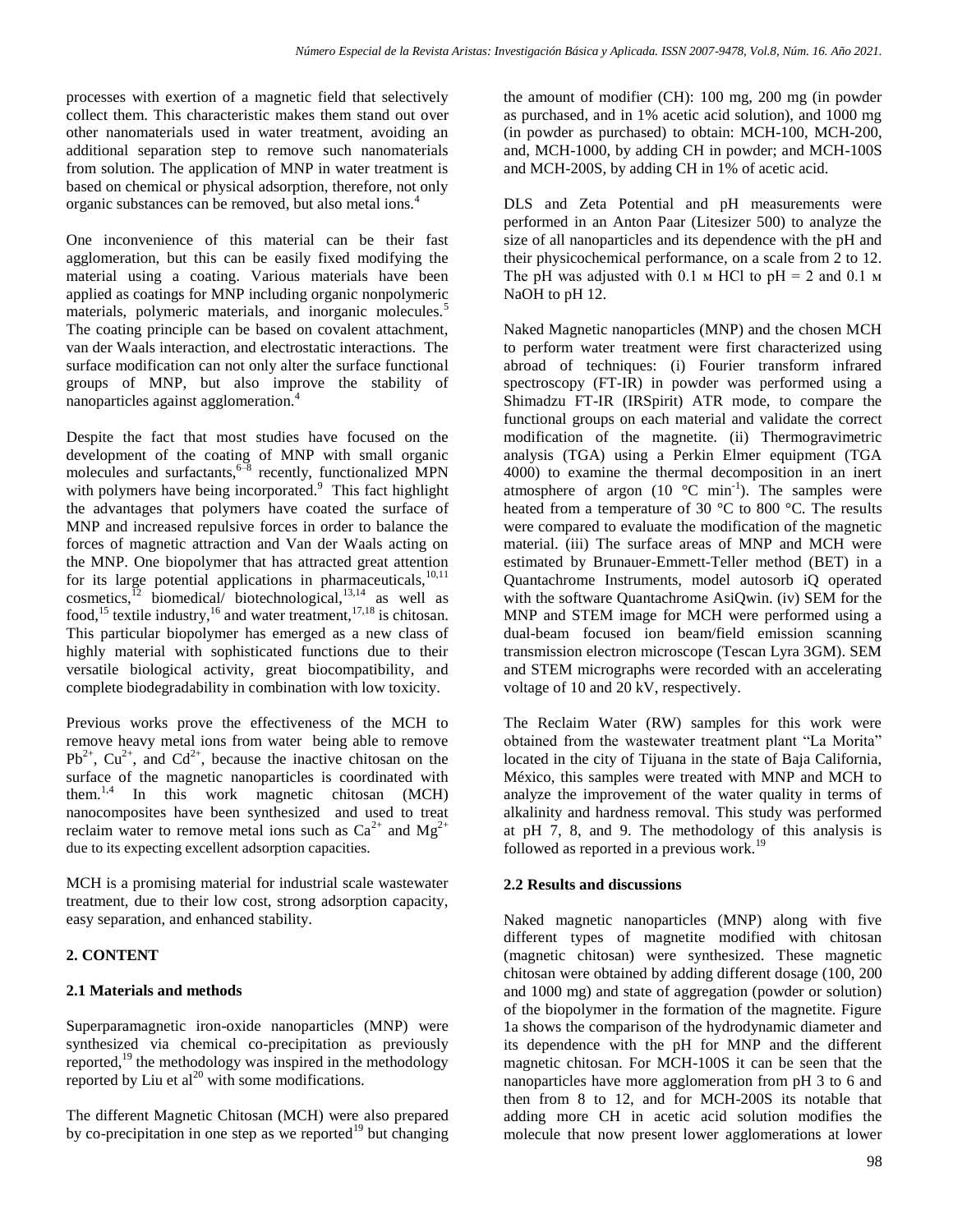pH values and increase its size along with the pH scale. Both MCHs have their biggest sizes close to their isoelectric point (IEP). We also can observe that adding more CH powder to the magnetic core gradually increase their size at pHs lower than 6 which is due to the gained stable aggregation and this stability can be seen on the Figure 1b, where all the MCHs have a good stability (+30 mV or more) at pH 5 or lower. For MCH-100 y MCH200 their biggest sizes are closer to their IEP at pH 11 and 10, respectively. For MCH-1000 now we appreciate that with more chitosan molecules their stability is on lower pHs and its size decreases as the pH is closer to the IEP.

All the above can be explained due to the fact that CH has higher ionization energy at lower pH values which helps to the biopolymer to have a less stable dispersion (close aggregation)<sup>21</sup> since the NH<sub>3</sub><sup>+</sup> are completely protonated.<sup>22</sup> The above mentioned aggregation phenomena makes the magnetic particle increase its size at lower pHs for most of the MCHs (except for MCH-200S) in comparison of the naked MNP. On the opposite at higher pH values CH has more unprotonated  $NH<sub>2</sub>$  species which produce H-bonding and generating agglomeration (open aggregation)<sup>21</sup> on the MCHs at some higher pH values.

Fig. 1. a) DLS and b) Zeta potential of MNP (black line), MCH-100 (orange line), MCH-100S (purple line), MCH-200 (olive line), MCH-200S (Blue line) and MCH1000 (pink line).



It is notable that small amounts of CH can modify the magnetite preserving their charge stabilities. In figure 2a and 2b we can make a closer comparison of MCH-100 and MCH-100S, where meanwhile their surface charges remain similar, for MCH-100 the charge drop is more gradual and staggered than in MCH-100S. Another significant difference is that MCH100S has less agglomeration presenting smaller sizes at pH 7 and 8, like the naked MNP, which can mean that in those pH values the effect of the CH on the particle is overlapped by the magnetite. Contrary to its counterpart MCH-100 possess broad range of sizes, this large size can allow the CH open-up and generate more activity points for metal ion absorption<sup>1</sup>, which is highly beneficial for water treatment purposes. For the reasons mentioned above MCH-100 was chosen to perform water treatment analysis for the improvement of RW, so in the future this sample will be named just as MCH.

The characterization of MNP, and MCH are shown in Figure 3. Thermogravimetric analysis (TGA) was carry through to confirm the surface functionalization of the MNP with CH. The content of the surface-modified molecule was evaluated based on the weight loss ratio. As we can see in Figure 3a, the mass loss until 100  $\degree$ C of MNP, CH, and MCH were 0.36%, 8.8 and 3.4%, respectively, which can be attributed to removal of the physically adsorbed water and/or hydroxyl groups on the surface of the materials.<sup>23,24</sup> For the MNP, another weight loss is observed in the range of 200-350 °C  $(-1.6\%)$ , related to the elimination of organic matter from both the solvents used and the secondary reaction products.<sup>25</sup> This total slight degradation by the effect of temperature indicates the good stability of the material. The thermogram for CH shows another step of degradation starting around 250 °C where this process involves the degradation of  $H_2O$ , NH<sub>3</sub>, CO, CO<sub>2</sub> and CH<sub>3</sub>COOH due the pyrolytic degradation of chitosan,  $^{26}$  causing a weight loss of 81% in weight of the polymer at the end of the process. On the MCH thermogram, we found that the second part of the degradation process also starts close to 250 °C and there is a considerable weight loss of the material compared with the naked MNP which is caused by the pyrolytic degradation of chitosan part in the material. This degradation culminates in a total material weight loss of 30.37%, indicating an effective chemical modification of the MNP.

Fig. 2. Comparison of a) DLS and b) Zeta potential of MCH-100 (orange line) vs MCH-100S (purple line).



pH Naked MNP, CH and MCH were characterized by FT-IR spectroscopy (Figure 3b). The signal around  $3400 \text{ cm}^{-1}$  in MNP, CH and MCH is certainly due to the presence of hydroxyl groups (O-H) from water bonding on the surface of the materials. For the MNP the large and characteristic signal at  $550 \text{ cm}^{-1}$  is related to the stretching of Fe-O bonds in  $Fe<sub>3</sub>O<sub>4</sub>.<sup>27</sup>$  For CH, the first signal is also overlapped with the amide N-H signal, which presents a characteristic double peak, besides, at 1658 cm<sup>-1</sup> the stretching vibration of the carbonyl from the amide I is located, accompanied by the bending signal of amide II (C-NH<sub>2</sub>) at 1576 cm<sup>-1</sup>. Finally, around 1060 cm<sup>-1</sup> we locate the stretching signal of  $C$ -O.<sup>28</sup> The MCH spectrum shows both contributions of MNP and CH. At 1650 and 1055  $\text{cm}^{-1}$  we find the stretching vibration of the carbonyl of amide I and the stretching signal of C-O, respectively, from CH, and at 550 cm<sup>-1</sup> characteristic signal of Fe-O from the magnetite. These spectra indicate the correct synthesis of MCH.

To know the morphology of the MNP and MCH the analysis was approached by SEM and STEM images. Figure 3c belongs to the SEM image for MNP where we can appreciate the agglomeration effect and have an outline of its surface area, letting us to verify that authentic nanometric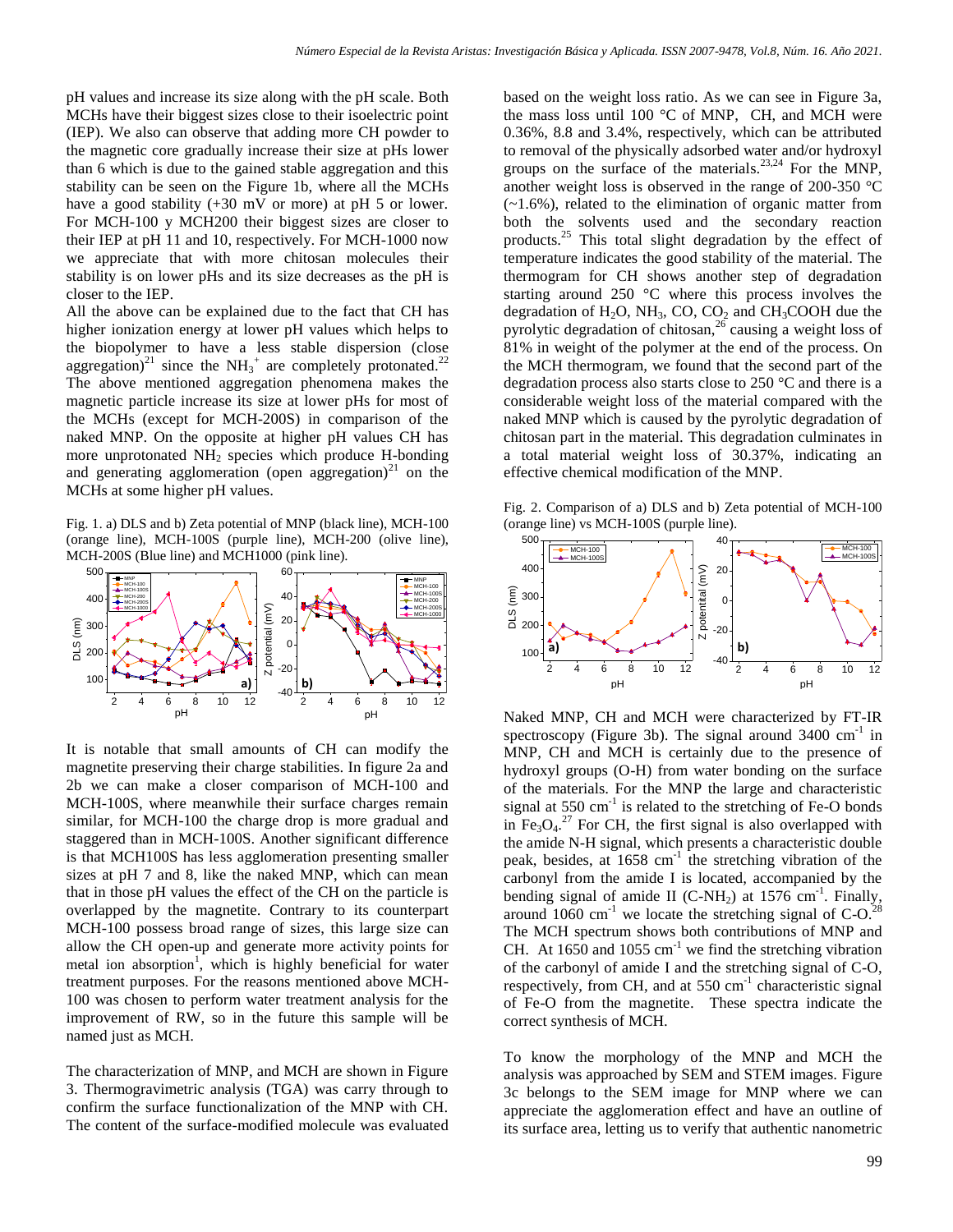particles were synthesized although the aggregation of the particles as result of Van der Waals forces among particles.<sup>29</sup> Additionally we can infer that the material is close to 20 nm in size, or less. Figure 3d displays the STEM image of MCH obtained after drying a drop of aqueous dispersed material, where the formation of clusters was observed, with sizes that varies from 20-60 nm. This cluster formation is related to the modification of the magnetite (as seen in TGA analysis) and stronger electrostatic and Van der Waals interactions between particles (Figure 3a). The size difference between DLS and SEM/STEM measurements is attributed to wet and dried particles used in each case, where the hydrodynamic diameter of MNP and MCH, in colloidal suspension, is commonly greater than SEM/STEM due to adsorbed water molecules on the magnetite surface.<sup>30</sup>

Fig. 3. a) TGA b) FT-IR of: MNP (black line), CH (cyan line), and MCH (orange line). c) SEM image of MNP powder. d) STEM images of dried drop of aqueous dispersion of MCH.



A BET analysis was performed to measure the surface area of magnetic materials indicating that MNP has a larger surface area (76.86  $m^2g^{-1}$ ) than MCH (72.70  $m^2g^{-1}$ ). These estimations allow to classify our magnetic materials as materials with moderated surface area compared with common active carbon that has around  $500 \text{ m}^2 \text{g}^{-1}$ .

Model reclaimed water (RW) was obtained from a wastewater treatment plant in Tijuana, B. C. containing high levels of  $Ca^{2+}$  and  $Mg^{2+}$  as well as carbonates and other salts. Since natural pH of this water is 8, a pH range between 7 and 9 was studied to evaluate the electrostatic interaction of the magnetic materials for RW alkalinity and hardness removal. RW was treated with MNP and MCH in a dosage of 30 mg  $L^{-1}$ . After the treatment, the magnetic materials were recovered by magnetic decantation, and the recovered water was studied to measure the changes of their physicochemical parameters by DLS and Zeta potential.

Figure 4a and Figure 4b show the comparison between DLS and Zeta Potential for untreated RW and RW treated with the magnetic materials. RW treated with MCH has a considerable reduction on the particle sizes at each pH (Figure 4a), being more evident at pH 7 and 8 with sizes closer to 200 nm. MNP only show size reductions in some pH values, and in others, these particle sizes increased. The above is explained due to the change in its electric surface charges (Figure 4b). For water treated with MNP its Zeta potential was reduced to -4 mV, while for MCH switch its potential to more negative values (at pH 9), inducing the agglomeration of suspended particles. Besides, for MCH at pH 7 the electric surface charges are reduced adjacent to its IEP, while at pH 8 this value is reduced close to -3 mV. The van der Waals interactions between the superficial charge of the magnetic materials and the cations (as  $Ca^{2+}$  and  $Mg^{2+}$ ), contained in the RW, are the responsible for all these changes on the particle surface charge and sizes.<sup>31</sup>

Fig. 4. a) DLS measurements and b) Comparison of the zeta potential measurements of untreated RW (green), and RW treated Fe-O<sup> $\sim$ </sup> V with MNP (black) and MCH (orange) at pH of 7, 8, and 9.



The parameters followed to evaluate the efectiveness of the magnetic products (MNP and MCH) to improve RW quality were alkalinity and hardness.

In Figure 5 we can examine the removal percentages obtained after treat RW with MNP and MCH (as mg  $L^{-1}$  of  $CaCO<sub>3</sub>$ ) where the maximum alkalinity removal (Fig. 5a) is achieved with treatment using MCH at pH 7 (23.5%), and pH 8 (22.3%). This results indicate an important reductton of this paremeter at the natural pH of the RW.

Fig. 5. a) Comparison of the alkalinity removal of MNP (black) and MCH (orange). b) Comparison of the hardness removal of MNP (black) and MCH (orange). At pH of 7, 8, and 9, expressed as percentage in mg  $L^{-1}$  of CaCO<sup>3</sup>.



There are no maximum values established by the EPA or another institution for harness in reclaimed water, but there are some recomendations depending on the porpuse of its final destination, and it is necessary to reduce the hardness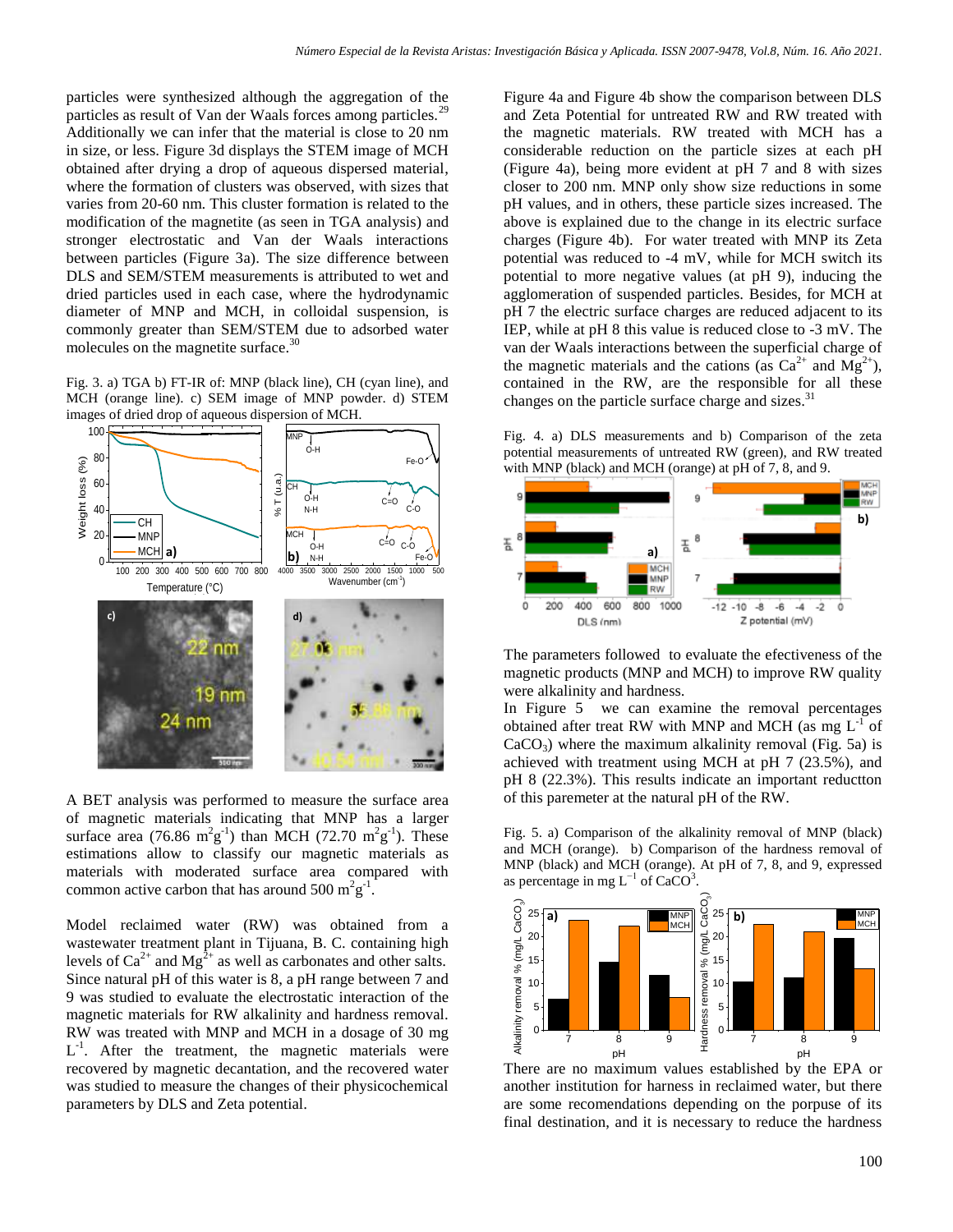of the waters to avoid scale formation and deposits in pipes and containers. As displayed Figure 5b, at pH 7 and pH 8 MCH achieved the maximun level of hardness removal by 22.4% and 21%, respectively.

Its importante to point that both magnetic materials accomplish the removal of a certain percentage of alkalinity and hardness, bringing those values closer to the requirement suggest by EPA and operations manuals.<sup>32,33</sup> These results (% of removal of alkalinity and hardness) give evidence of the functionality of CH in the magnetite to improve the quality of a RW.

## **3. CONCLUSIONS AND RECOMENDATIONS**

Thanks to the chemical modification of magnetite, we developed magnetic chitosan (MCH) which it is been proved that act as a magnetic nano softener.

We found that MNP and MCH demonstrated to be effective for trapping and removing carbonates (as alkalinity and hardness) from real reclaimed water. Both magnetic materials show a potential application water conditioning. MCH proved to be effective for removing alkalinity and hardness with percentages greater than 20% at pHs 7 and 8.

At the same time, we have the possibility of recovering magnetic nanomaterials for further use and reduce the operation cost. This characteristic need to be tested in further investigations along with their capacity to remove other contaminants present in recovered water, not studied in this work.

### **Acknowledgments:**

Authors would like to thank Consejo Nacional de Ciencia y Tecnología (CONACYT), Mexico for supporting the project APN2016-2015. Miss Estephany Santiago thanks CONACYT for the Ph.D. grant.

### **4. REFERENCES**

- [1] Liu, X.; Hu, Q.; Fang, Z.; Zhang, X.; Zhang, B. Magnetic Chitosan Nanocomposites: A Useful Recyclable Tool for Heavy Metal Ion Removal. *Langmuir* **2008**, *25* (1), 3–8.
- [2] Bhateria, R.; Singh, R. A Review on Nanotechnological Application of Magnetic Iron Oxides for Heavy Metal Removal. *J Water Process Eng* **2019**, 30 (100845) 1-10.
- [3] Xu, P.; Zeng, G. M.; Huang, D. L.; Feng, C. L.; Hu, S.; Zhao, M. H.; Lai, C.; Wei, Z.; Huang, C.; Xie, G. X.; et al. Use of Iron Oxide Nanomaterials in Wastewater Treatment: A Review. *Sci Total Envi* **2012**, 424, 1–10.
- [4] Mohammed, L.; Gomaa, H. G.; Ragab, D.; Zhu, J. Magnetic Nanoparticles for Environmental and Biomedical Applications: A Review. *Particuology* **2017**, *30*, 1–14.
- [5] Schwaminger, S. P.; Bauer, D.; Fraga-García, P.; Wagner, F. E.; Berensmeier, S. Oxidation of Magnetite Nanoparticles: Impact on Surface and Crystal Properties. *Cryst Eng Comm* **2017**, *19* (2), 246–255.
- [6] Cîrcu, M.; Nan, A.; Borodi, G.; Liebscher, J.; Turcu, R. Refinement of Magnetite Nanoparticles by Coating with Organic Stabilizers. *Nanomaterials* **2016,** *6* (228), 1-12
- [7] Silva, S. M.; Tavallaie, R.; Sandiford, L.; Tilley, R. D.; Gooding, J. J. Gold Coated Magnetic Nanoparticles: From Preparation to Surface Modification for Analytical and Biomedical Applications. *Chem Commun* **2016**, *52*, 7528-7540
- [8] Pham, X.-H.; Hahm, E.; Kim, H.-M.; Son, B. S.; Jo, A.; An, J.; An, T.; Thi, T.; Nguyen, D. Q.; Jun, B.- H. Silica-Coated Magnetic Iron Oxide Nanoparticles Grafted onto Graphene Oxide for Protein Isolation. *Nanomaterials* **2020**, *10* (1), 117.
- [9] Khasraghi, S. S.; Shojaei, A.; Sundararaj, U. Highly Biocompatible Multifunctional Hybrid Nanoparticles Based on Fe3O4 Decorated Nanodiamond with Superior Superparamagnetic Behaviors and Photoluminescent Properties. *Mater. Sci Eng C* **2020**, *114*, 110993.
- [10] Satpathy, T. Chitosan Used In Pharmaceutical Formulations : A Review. *Pharm Rev* **2008**, *6* (3), 1- 18.
- [11] Singh, M. K.; Prajapati, S. K.; Mahor, A.; Rajput, N.; Singh, R. Chitosan: A Novel Exepient in Pharmaceutical Formulation. *Int J Pharm Sci Res* **2011**, *2*, 2266–2277.
- [12] Aranaz, I.; Acosta, N.; Civera, C.; Elorza, B.; Mingo, J.; Castro, C.; De Los Llanos Gandía, M.; Caballero, A. H. Cosmetics and Cosmeceutical Applications of Chitin, Chitosan and Their Derivatives. *Polymers* **2018**, *10* (2), 213
- [13] Zhao, D.; Yu, S.; Sun, B.; Gao, S.; Guo, S.; Zhao, K. Biomedical Applications of Chitosan and Its Derivative Nanoparticles. *Polymers* **2018**, *10* (4), 462.
- [14] Periayah, M.; Halim, A.; Mat Saad, A. Biotechnology & Biomaterials Chitosan: A Promising Marine Polysaccharide for Biomedical Research. *Biotechno. Biomater* **2014**, *4* (4) 1000168.
- [15] Manigandan, V.; Karthik, R.; Ramachandran, S.; Rajagopal, S. Chitosan Applications in Food Industry. *Biopolymers for Food Design* 2018, *20*, 469–491.
- [16] Crini, N.; Lichtfouse, E.; Torri, G.; grégorio, C. Applications of Chitosan in Food, Pharmaceuticals, Medicine, Cosmetics, Agriculture, Textiles, Pulp and Paper, Biotechnology, and Environmental Chemistry. *Environ Chem Lett* **2019**, *17* (4), 1667- 1692.
- [17] Al-Manhel, A. J.; Al-Hilphy, A. R. S.; Niamah, A. K. Extraction of Chitosan, Characterisation and Its Use for Water Purification. *J Saudi Soc Agric Sci* **2018**, *17* (2), 186–190.